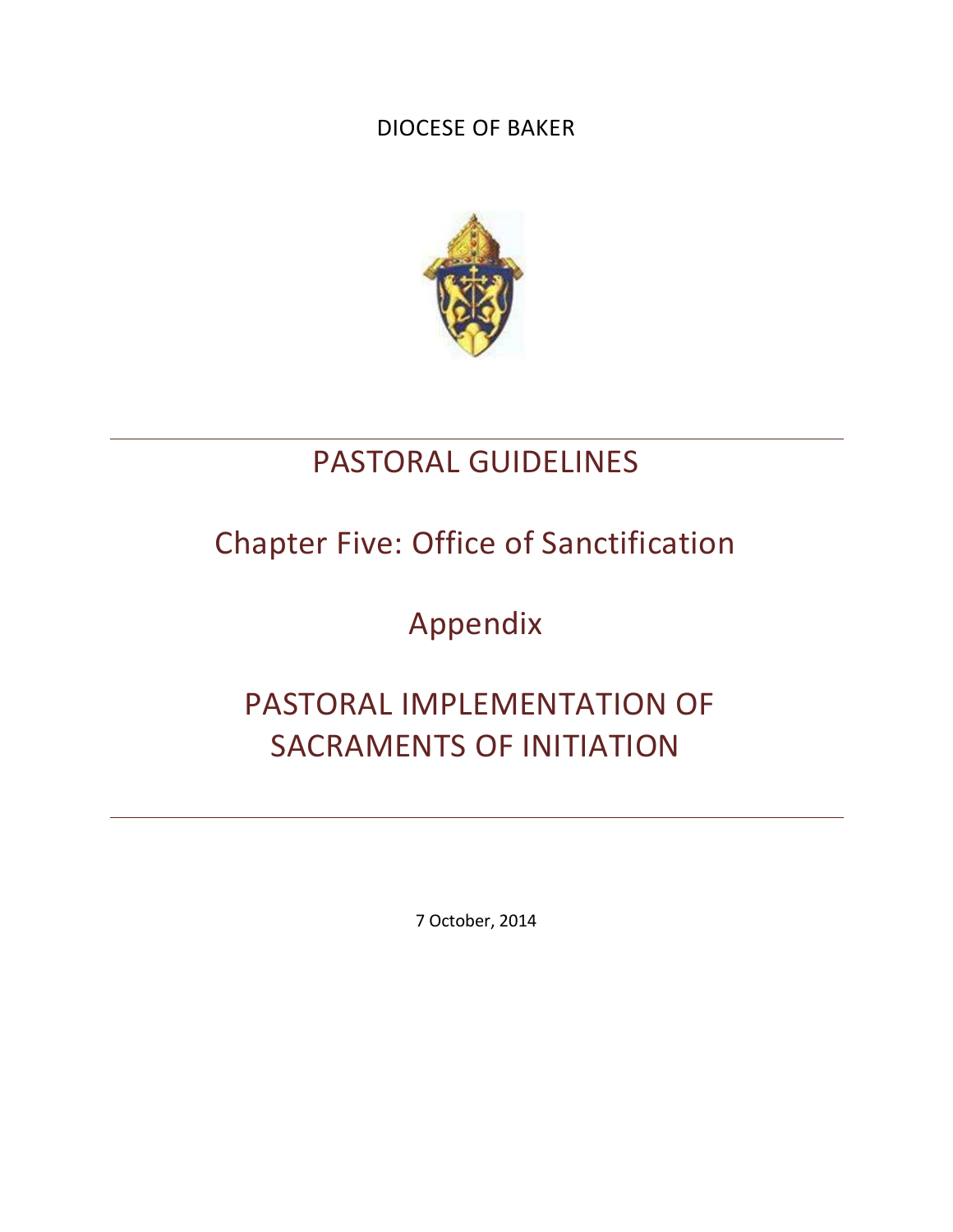# **ABBREVIATIONS**

| $\mathsf{C}$ | Canon                                                                        |
|--------------|------------------------------------------------------------------------------|
| CC           | Canons                                                                       |
| <b>CCC</b>   | Catechism of the Catholic Church                                             |
| <b>CIC</b>   | 1983 Code of Canon Law                                                       |
| <b>NSC</b>   | National Statutes for the Catechumenate                                      |
| PG           | Diocese of Baker Pastoral Guidelines, Chapter Five: Office of Sanctification |
| <b>RCIA</b>  | Rite of Christian Initiation of Adults                                       |
| #/##         | Number/Numbers                                                               |
| $\S$ /§§     | Paragraph/Paragraphs                                                         |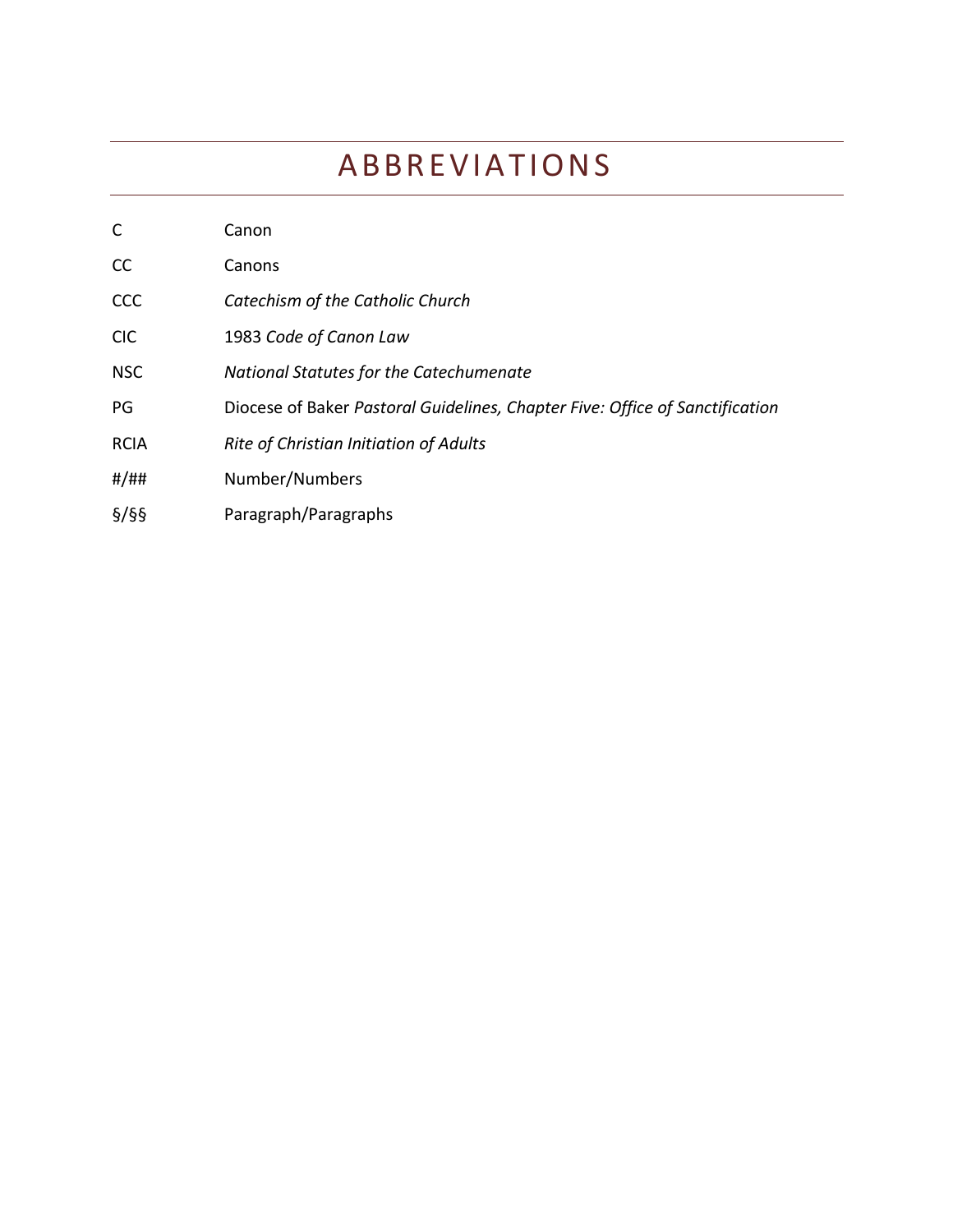## GUIDELINES FOR PASTORAL IMPLEMENTATION OF SACRAMENTS OF INITIATION

| <b>Status</b>                                                     | Accompaniment                                                                                                                            | <b>Pastoral Implementation</b>                                                                                                                                                                                                                                                                                                                                                                                                                                                                   |
|-------------------------------------------------------------------|------------------------------------------------------------------------------------------------------------------------------------------|--------------------------------------------------------------------------------------------------------------------------------------------------------------------------------------------------------------------------------------------------------------------------------------------------------------------------------------------------------------------------------------------------------------------------------------------------------------------------------------------------|
| Catechumen.<br>А.<br>Unbaptized<br>Uncatechized<br>Use of reason* | 1. RCIA.<br>2. Receive Baptism,<br>Confirmation, and Eucharist<br>at the same celebration.<br>3. Primary celebration is<br>Easter Vigil. | No pastoral discretion.<br>Unless a grave reason prevents it, a priest who baptizes such a person<br>ii.<br>should also confer the sacraments of Confirmation and Eucharist to<br>complete the Sacraments of Initiation. There is no pastoral discretion<br>to confer only Baptism, or only Baptism and Eucharist, and then to<br>defer either Eucharist and Confirmation or defer Confirmation to a<br>later date.<br>(cf. 1983 CIC cc. 842 §2 and 866 and 883; RCIA, #305; NSC, #14, #18, #35) |

**\* Cf. 1983** *CIC* **c. 97 §2**. A child who has completed the seventh year (i.e. 8-years old) is presumed to have the use of reason.

| <b>Status</b>                                                  | Accompaniment                                                                   | <b>Pastoral Implementation</b>                                                                                                                                                                                                                                                                |
|----------------------------------------------------------------|---------------------------------------------------------------------------------|-----------------------------------------------------------------------------------------------------------------------------------------------------------------------------------------------------------------------------------------------------------------------------------------------|
| Catechumen.<br>В.<br>Unbaptized<br>Catechized<br>Use of reason | 1. RCIA.<br>2. Same as above (2).<br>3. Primary celebration is<br>Easter Vigil. | Some pastoral discretion. A priest may determine that such a person<br>(for instance, one who was raised Catholic but who, for whatever<br>reason, never received the sacraments) is sufficiently catechized so as<br>to need only an abbreviated RCIA process.<br>Same as above (ii).<br>ii. |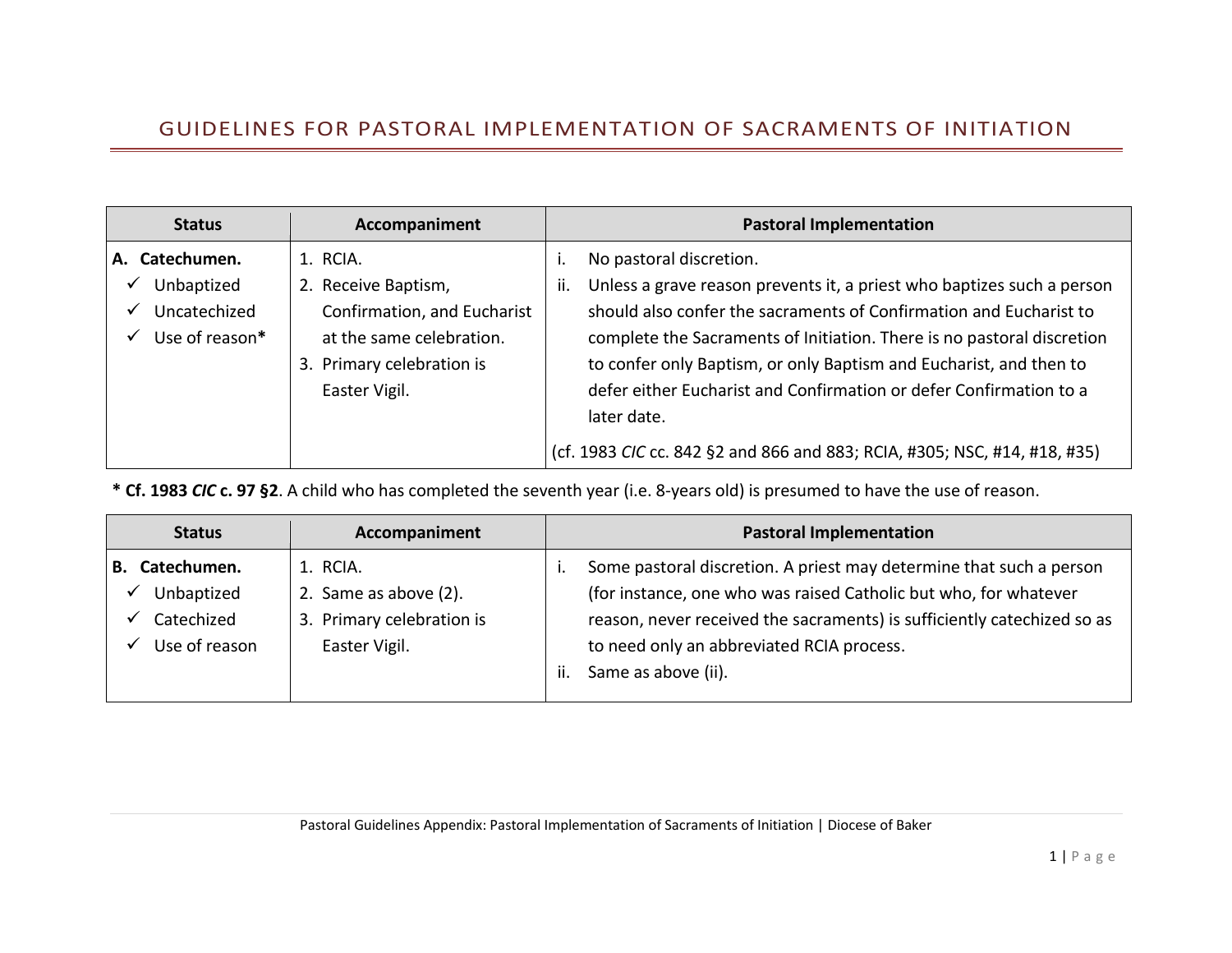| <b>Status</b>                                                                 | Accompaniment                                                                                                                                                                                               | <b>Pastoral Implementation</b>                                                                                                                                                                                                                                                                                                                                                                                                                                                                                                                                                                                                                                                                                                                                                                                                           |
|-------------------------------------------------------------------------------|-------------------------------------------------------------------------------------------------------------------------------------------------------------------------------------------------------------|------------------------------------------------------------------------------------------------------------------------------------------------------------------------------------------------------------------------------------------------------------------------------------------------------------------------------------------------------------------------------------------------------------------------------------------------------------------------------------------------------------------------------------------------------------------------------------------------------------------------------------------------------------------------------------------------------------------------------------------------------------------------------------------------------------------------------------------|
| Candidate.<br>C.<br>Baptized<br>non-Catholic<br>Uncatechized<br>Use of reason | 1. RCIA.<br>2. Profession of Faith,<br><b>Confirmation and Eucharist</b><br>at the same celebration<br>(Rite of Reception into<br><b>Full Communion)</b><br>3. Preferred celebration is<br>any Sunday Mass. | i.<br>Some pastoral discretion.<br>During the RCIA, clear distinction of candidates (baptized Christian<br>ii.<br>seeking full communion with the Catholic Church) from catechumens<br>(unbaptized persons) must be maintained both during the formation<br>process and at all liturgical rites.<br>It is preferable that reception into full communion not take place at the<br>iii.<br>Easter Vigil. If, for pastoral reasons, there are both catechumens and<br>baptized Christians at the Vigil, the combined rite is to be followed:<br>"Celebration at the Easter Vigil of the Sacraments of Initiation and the<br>Rite of Reception into Full Communion of the Catholic Church."<br>(NSC, #25, ##30-35)                                                                                                                           |
| <b>Status</b>                                                                 | Accompaniment                                                                                                                                                                                               | <b>Pastoral Implementation</b>                                                                                                                                                                                                                                                                                                                                                                                                                                                                                                                                                                                                                                                                                                                                                                                                           |
| D. Candidate.<br>Baptized<br>non-Catholic<br>Catechized<br>Use of reason      | 1. RCIA or other catechetical<br>preparation.<br>2. Same as above (2).<br>3. Same as above (3).                                                                                                             | Some pastoral discretion. A pastor may determine that such a person is<br>i.<br>sufficiently catechized so as to need only an abbreviated RCIA process<br>and can then be received into the Catholic Church through the Rite of<br>Full Communion.<br>Same as above (ii and iii).<br>ii.<br>iii. If a baptized non-Catholic within the age range of $1st - 5th$ Grade has<br>been practicing the Catholic faith (e.g. catechized in the Catholic faith<br>at the same level as their Catholic peers in a Catholic School), a pastor<br>may decide that such a person is sufficiently catechized in the Catholic<br>faith and permit him or her to make a Profession of Faith and enter the<br>regular religious education program, deferring the reception of<br>Eucharist and or Confirmation until the usual ages. (NSC, #25, ##30-35) |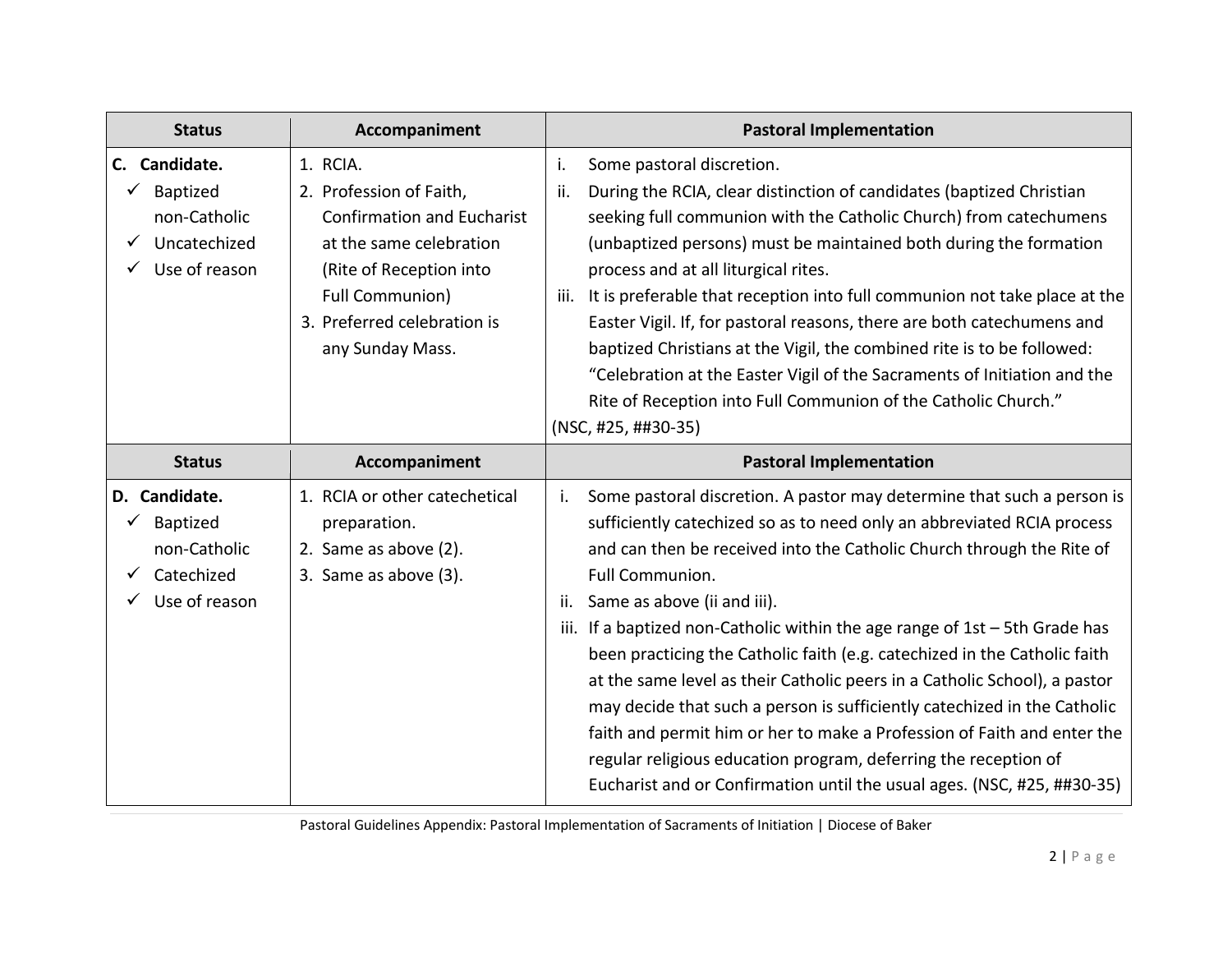| <b>Status</b>                                                                           | Accompaniment                                                                                                                                                                                                                                                                                             | <b>Pastoral Implementation</b>                                                                                                                                                                                                                                                                                                                                                                                                                                                                                                                                                                                                                                                                                                                                                                                                                                                                                                                                                                                                                                     |
|-----------------------------------------------------------------------------------------|-----------------------------------------------------------------------------------------------------------------------------------------------------------------------------------------------------------------------------------------------------------------------------------------------------------|--------------------------------------------------------------------------------------------------------------------------------------------------------------------------------------------------------------------------------------------------------------------------------------------------------------------------------------------------------------------------------------------------------------------------------------------------------------------------------------------------------------------------------------------------------------------------------------------------------------------------------------------------------------------------------------------------------------------------------------------------------------------------------------------------------------------------------------------------------------------------------------------------------------------------------------------------------------------------------------------------------------------------------------------------------------------|
| Like a Candidate.<br>Е.<br><b>Baptized</b><br>Catholic<br>Uncatechized<br>Use of reason | 1. RCIA.<br>2. Confirmation and Eucharist<br>at the same celebration<br>(Rite of Full Communion)<br>3. Preferred celebration is<br>any Sunday Mass (i and ii)<br>or regularly scheduled<br><b>Rite of Confirmation</b><br>with the bishop (iii).<br>4. Celebration at Easter Vigil is<br>not appropriate. | Some pastoral discretion. A pastor may decide that a person who is<br>۱.<br>younger than the usual age of Confirmation or Eucharist and has never<br>formally left the Church may either:<br>• Receive sufficient training through the RCIA or Rite of Full<br>Communion and then receive both Confirmation and Eucharist at<br>the same celebration, or<br>Be catechized through the regular religious education program of<br>the parish and be sacramentalized with their peers.<br>A person who was baptized Catholic as an infant but formally left the<br>ii.<br>Catholic Church and joined another church before full initiation into<br>the Catholic Church must seek readmission to the Catholic Church<br>through the Rite of Reception, and may be confirmed by a priest at that<br>time.<br>iii. Those who never formally left the Catholic Church by admission to<br>another church or ecclesial community have the right to be confirmed<br>by the bishop and may not be confirmed by a priest without delegation<br>by the bishop. $(NSC, ##28-29)$ |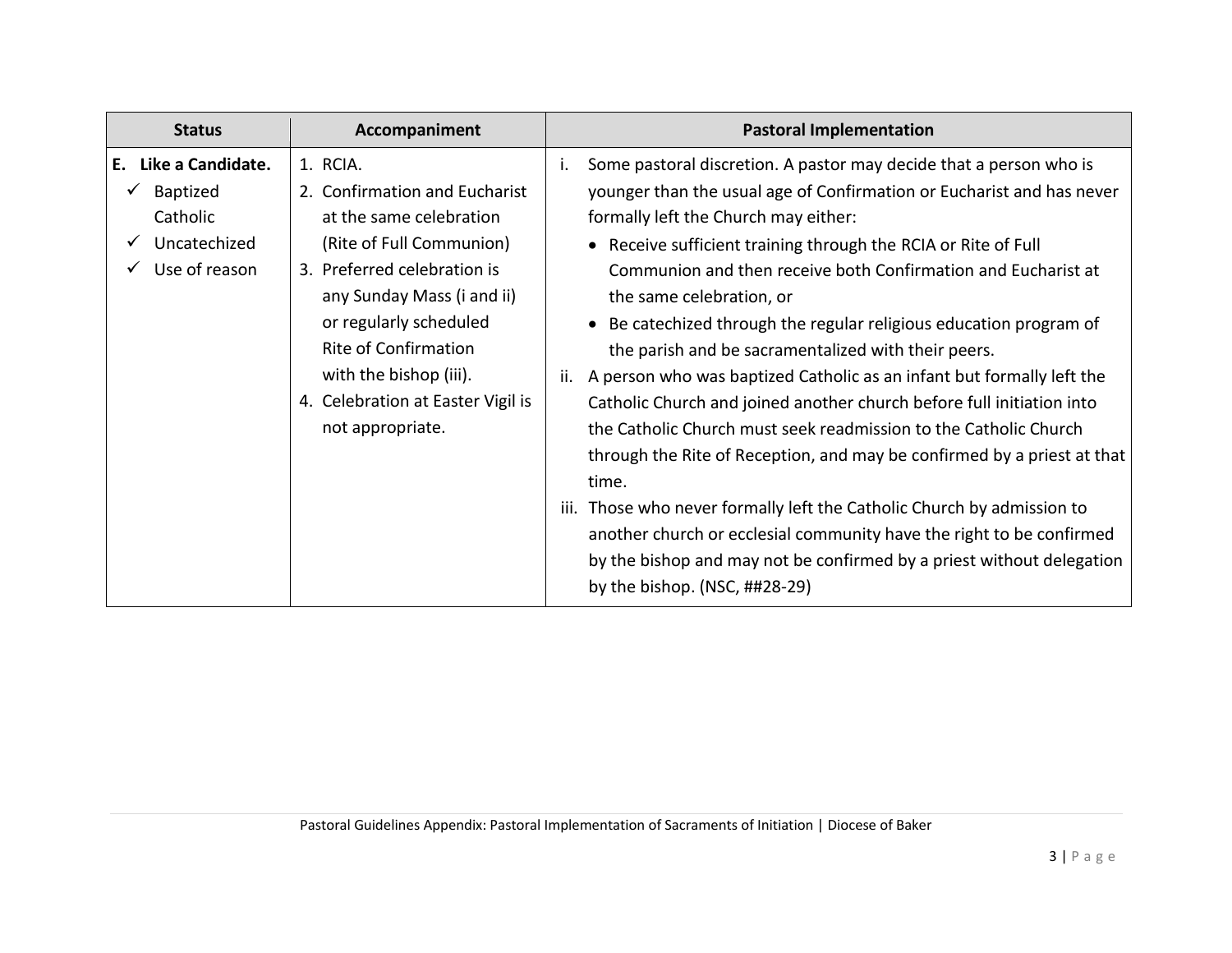| <b>Status</b>                                                                                                     | Accompaniment                                                                                                                                                                                                                                                                          | <b>Pastoral Implementation</b>                                                                                                                                                                                                                                                                                                                                                                                                                                                                                                                                        |
|-------------------------------------------------------------------------------------------------------------------|----------------------------------------------------------------------------------------------------------------------------------------------------------------------------------------------------------------------------------------------------------------------------------------|-----------------------------------------------------------------------------------------------------------------------------------------------------------------------------------------------------------------------------------------------------------------------------------------------------------------------------------------------------------------------------------------------------------------------------------------------------------------------------------------------------------------------------------------------------------------------|
| <b>Uninitiated</b><br>F.<br>Catholic.<br>Baptized<br>Catholic<br>Various levels<br>of catechesis<br>Use of reason | 1. Confirmation and Eucharist<br>at the same celebration<br>(Rite of Full Communion)<br>2. Preferred celebration is<br>any Sunday Mass (i and ii)<br>or regularly scheduled<br>Rite of Confirmation<br>with the bishop (iii).<br>3. Celebration at Easter Vigil is<br>not appropriate. | Same as above (i).<br>۱.<br>The RCIA is not the appropriate place for someone who has some level<br>ii.<br>of catechetical training and is seeking only Confirmation; a parish<br>should have an age-appropriate Confirmation program for such a<br>person. However, if the person seeking Confirmation is not opposed to<br>attending the RCIA, it is acceptable. Still, Confirmation should be done<br>at a liturgy other than the Easter Vigil so as not to confuse him or her<br>with candidates or catechumens.<br>iii. Same as above (iii).<br>$(NSC, ##28-29)$ |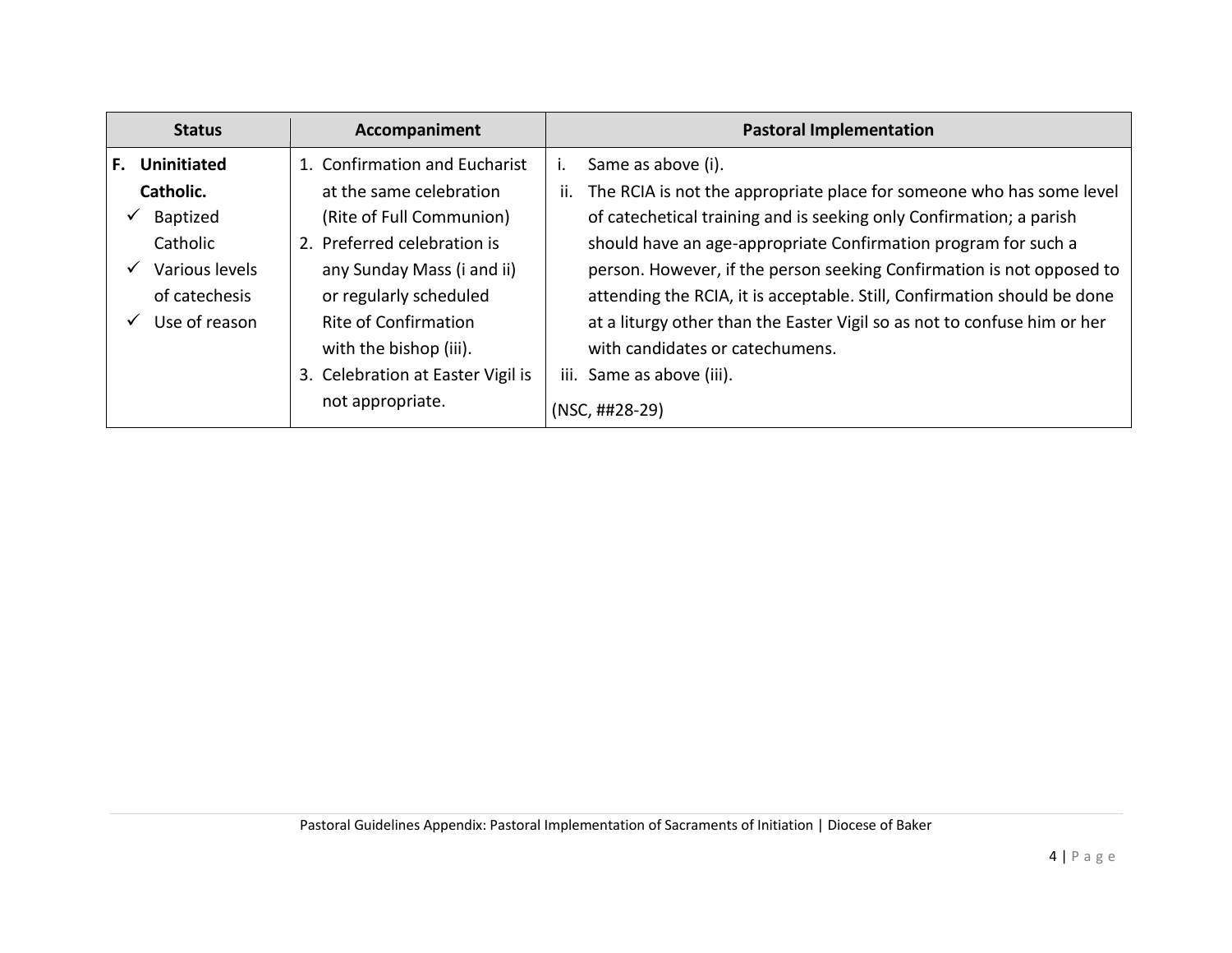### PASTORAL GUIDELINES IMPORTANT NOTES

| <b>Situation</b>                                                           | <b>Important Notes</b>                                                                                                                                                                                                                                                                                                                                                                                                                                                                                                                                                                                                                                                                                                                                                                                                                                                                                                                                                                                                                                                                                                                                                                                                                                                             |
|----------------------------------------------------------------------------|------------------------------------------------------------------------------------------------------------------------------------------------------------------------------------------------------------------------------------------------------------------------------------------------------------------------------------------------------------------------------------------------------------------------------------------------------------------------------------------------------------------------------------------------------------------------------------------------------------------------------------------------------------------------------------------------------------------------------------------------------------------------------------------------------------------------------------------------------------------------------------------------------------------------------------------------------------------------------------------------------------------------------------------------------------------------------------------------------------------------------------------------------------------------------------------------------------------------------------------------------------------------------------|
| <b>Baptism</b>                                                             | Stoles symbolize the ordained ministry (deaconate, priesthood) and are not to be worn by candidates for<br><b>Baptism and Confirmation</b><br>No pastor has the option of altering the sequence of the administration of the sacraments of initiation for<br>children who have reached the use of reason; it is the catechumen's right to receive all three sacraments<br>of initiation, and the priest's responsibility to administer all three at one Eucharistic celebration                                                                                                                                                                                                                                                                                                                                                                                                                                                                                                                                                                                                                                                                                                                                                                                                    |
| Confession                                                                 | After proper catechesis, a baptized non-Catholic should receive the sacrament of Confession before<br>reception into full communion with the Church<br>An unbaptized person cannot receive the sacrament of Confession before Baptism                                                                                                                                                                                                                                                                                                                                                                                                                                                                                                                                                                                                                                                                                                                                                                                                                                                                                                                                                                                                                                              |
| Confirmation                                                               | A priest who baptizes an adult or a child with the use of reason must also give the other two sacraments of<br>initiation: Confirmation and Eucharist.                                                                                                                                                                                                                                                                                                                                                                                                                                                                                                                                                                                                                                                                                                                                                                                                                                                                                                                                                                                                                                                                                                                             |
| Sacraments of<br>Initiation and<br>divorce, remarriage,<br>and annulments. | A person in a second (or third +) marriage without having had previous marriage(s) annulled, and whose<br>previous spouse is still living, may not be fully initiated into the Church until the impediment of prior marriage<br>bond is resolved (cf. 1983 CIC c. 1085). It should be made crystal clear to such person that they will not be able<br>to receive the Sacraments of Initiation until their irregular marital situation is resolved.<br>All persons who are in an irregular marriage (e.g. have divorced and remarried outside of the Church,<br>without having obtained a declaration of nullity) cannot receive Holy Communion (cf. CCC, ##1649-1651<br>and #1665)<br>Note that there are exceptions to this. Each case must be looked at individually. For instance:<br>1) A divorced person who has not received an annulment and who does not desire to remarry may be<br>initiated (if that person later changes their mind and decides to seek marriage, an annulment must<br>be sought).<br>2) A divorced person who has not received an annulment, but is planning to marry during the course of<br>preparation for the sacraments of initiation, but before an annulment is granted, should delay entry<br>into the Church until the annulment is granted. |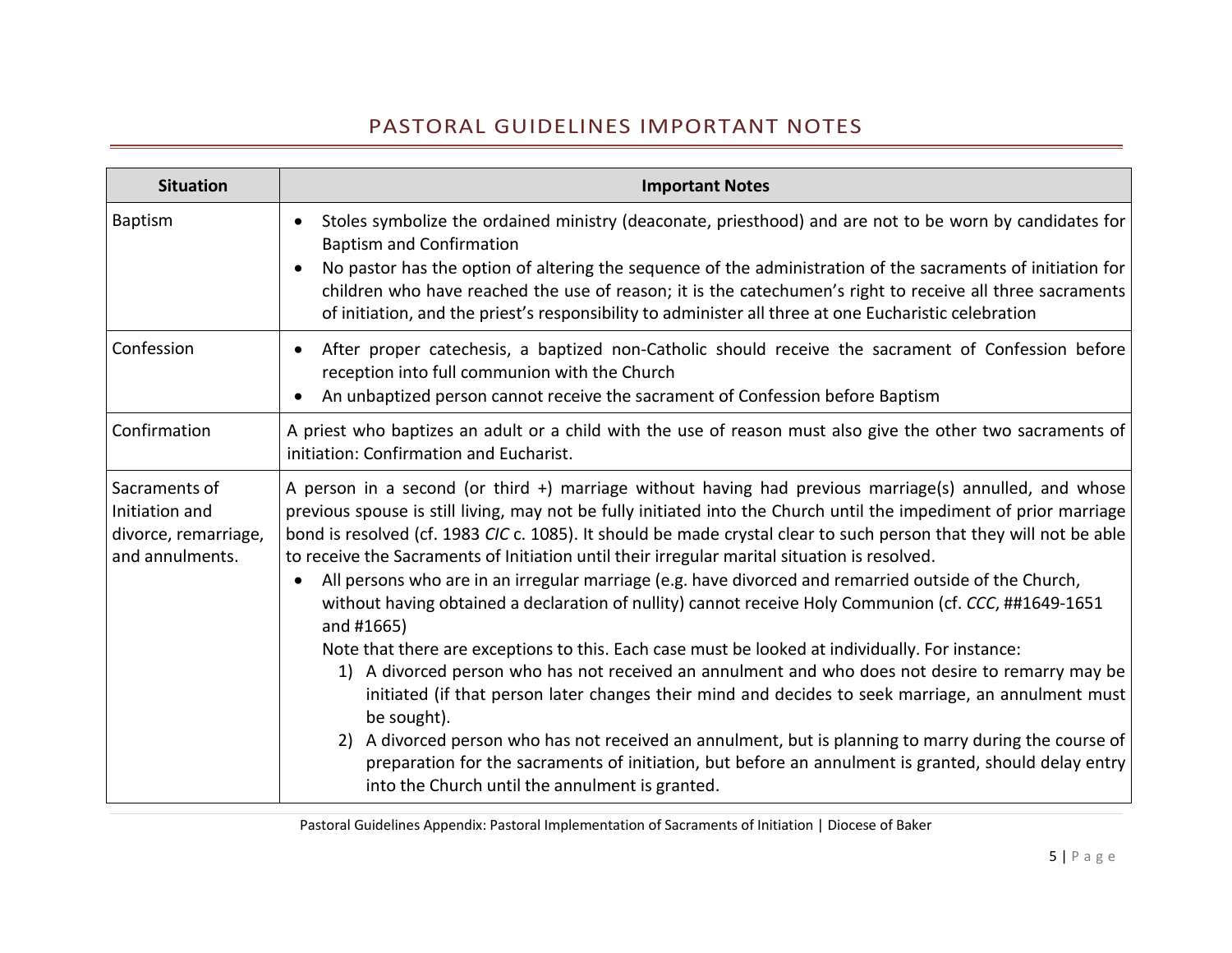| Reception into<br><b>Full Communion:</b><br>Eastern Orthodox.                     | "In the case of Eastern Orthodox Christians who enter into the fullness of Catholic communion, no liturgical rite<br>is required, but simply a profession of Catholic faith, even if such persons are permitted, in virtue of recourse to<br>the Apostolic See, to transfer to the Latin rite" (RCIA, #474).                                                                                                                                                                                                                                                                                                                                                                                                                                                                                                                                                                                                                                                                                                                                                                                                                                                                                                                                                                                                                                          |
|-----------------------------------------------------------------------------------|-------------------------------------------------------------------------------------------------------------------------------------------------------------------------------------------------------------------------------------------------------------------------------------------------------------------------------------------------------------------------------------------------------------------------------------------------------------------------------------------------------------------------------------------------------------------------------------------------------------------------------------------------------------------------------------------------------------------------------------------------------------------------------------------------------------------------------------------------------------------------------------------------------------------------------------------------------------------------------------------------------------------------------------------------------------------------------------------------------------------------------------------------------------------------------------------------------------------------------------------------------------------------------------------------------------------------------------------------------|
| <b>Extreme Situations</b><br>just before reception<br>into the Church             | In unusual situations circumstances can arise (e.g. imprisonment, criminal charges against the elect, disparaging<br>remarks against the faith made by the elect/candidate) which merit postponing a person's reception into the<br>Church, even immediately before the celebration, until a more peaceful time. Such a decision to postpone<br>reception is to be made by the pastor.                                                                                                                                                                                                                                                                                                                                                                                                                                                                                                                                                                                                                                                                                                                                                                                                                                                                                                                                                                |
| Foster Children                                                                   | A foster child may not be admitted to the RCIA or any sacramental preparation program unless the child's<br>parents or legal guardian (possibly the State) give permission.                                                                                                                                                                                                                                                                                                                                                                                                                                                                                                                                                                                                                                                                                                                                                                                                                                                                                                                                                                                                                                                                                                                                                                           |
| Omission of<br><b>RCIA Scrutiny</b>                                               | Requests for the permission to omit a scrutiny are to be submitted in writing by the pastor to the bishop. The<br>scrutinies must be celebrated on Sundays in Lent according to the ritual Masses provided in the sacramentary<br>with the "A" cycle reading only (see Lectionary for Mass, ##745-747).                                                                                                                                                                                                                                                                                                                                                                                                                                                                                                                                                                                                                                                                                                                                                                                                                                                                                                                                                                                                                                               |
| Private Pastoral<br><b>Instruction for RCIA</b><br>or Sacramental<br>Preparation. | A Pastor always has the option to instruct privately for serious reasons such as an illness, a handicap, or a<br>serious schedule conflict which prevents the inquirer/candidate/catechumen from attending the RCIA or<br>sacramental preparation process.<br>Extraordinary circumstances are either those which inhibit the candidate from completing all the steps of<br>the catechumenate or a depth of Christian conversion and a degree of religious maturity that lead the<br>bishop to decide that the candidate may receive the sacraments of initiation without delay, for example;<br>sickness, old age, change of residence, long absence for travel, may sometimes either prevent a candidate<br>from celebrating the rite of acceptance that leads to the period of the catechumenate or, having begun<br>the catechumenate, from completing it by participation in all the rites belonging to the period (cf. RCIA,<br>331-332)<br>The National Statutes for the Catechumenate clarifies it a bit further:<br>"The abbreviated catechumenate, which the diocesan bishop may permit only in individual and<br>exceptional casesshould always be as limited as possibleThe catechumenate of persons who move<br>from one parish to another or from one diocese to another should not on that account alone be<br>abbreviated." (NSC, #20) |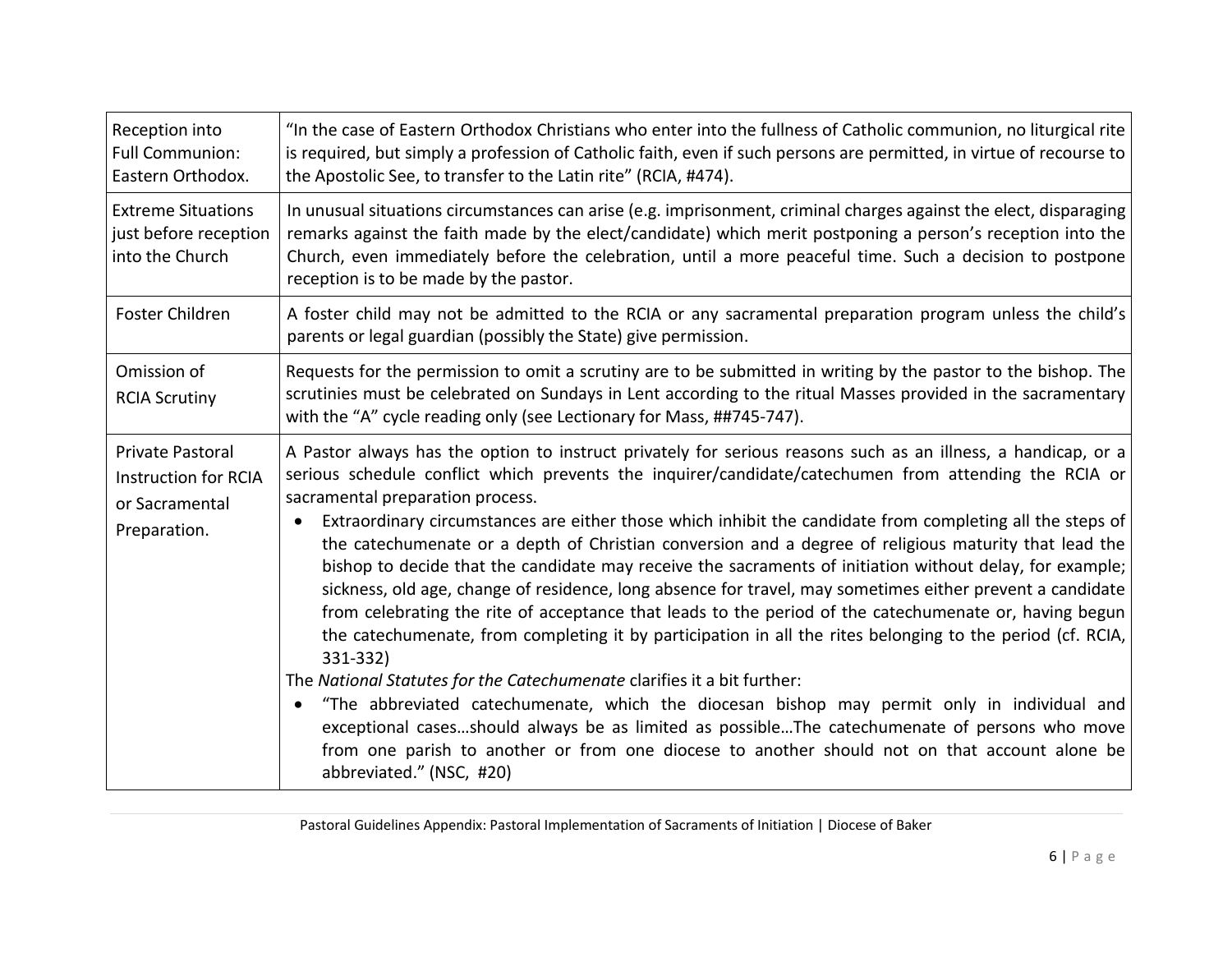Page intentionally left blank…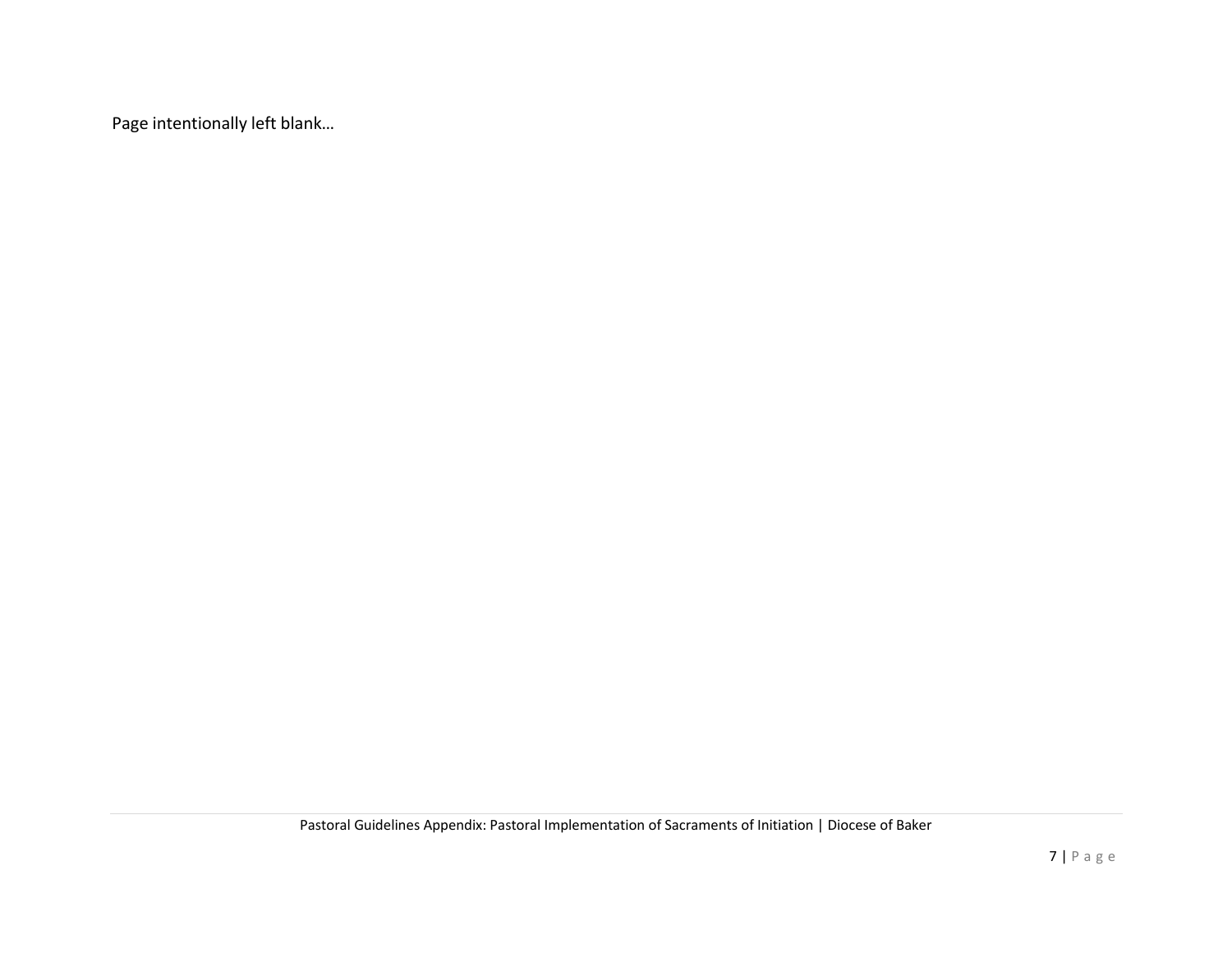### APPENDIX: VALID / INVALID AND CONDITIONAL BAPTISMS

The following information is provided by the Office of Evangelization and Catechesis with the hope that it will help discern the canonical status of baptized candidates for full communion.

### **Definition of a valid Christian Baptism**

According to the traditional doctrine of the Catholic Church there are four requirements for the valid administration of the sacrament of Baptism: the matter, the form, the intention of the minister, and the right disposition of the recipient.

(cf. *CCC*, 1239-40, 1256; 1983 *CIC* cc. 861 §2 and 869 §2)

Non-Catholics who have been baptized in other Churches or ecclesial (as long as there is no doubt regarding the form and matter or the intention of the minister) are not to be baptized again.

### **Conditional Baptism**

If, after completing a diligent inquiry, a prudent doubt exists that baptism was neither actually nor validly conferred, then conditional baptism is to be conferred in a non-solemn (private) form (cf. 1983 *CIC* cc. 845 §2 and 869).

**It is presumed as a matter of Church norm that baptism conferred in a Christian church or ecclesial community is conferred validly, unless otherwise specified as in the case of Mormon baptism.**

### **Reference List of Churches and Communities with Valid Baptism**

- All Eastern Orthodox Churches not in communion with Rome
- African Methodist Episcopal
- Amish
- Anglican
- Assembly of God
- Baptists
- Evangelical United Brethren Church of the Brethren
- Church of God
- Church of the Nazarene
- Congregational Church
- Disciples of Christ
- 
- Evangelical Churches
- Lutherans
- Methodists
- Liberal Catholic Church
- Old Catholics
- Old Roman Catholics
- Polish National Church
- Presbyterian Church
- Reformed Churches
- Seventh Day Adventists
- United Church of Christ

#### **Reference List of Churches and Communities with Invalid Baptisms**

- Bahai Faith
- Christadelphians
- Christian Science
- Doukhobers
- Jehovah's Witnesses
	- Masons
- Church of the Lord Jesus Christ
- 
- Mormon Church (Latter-Day Saints)
- Society of Friends (Quakers)
- Salvation Army
- Metropolitan Community Church Unitarian Universalist

## Episcopalians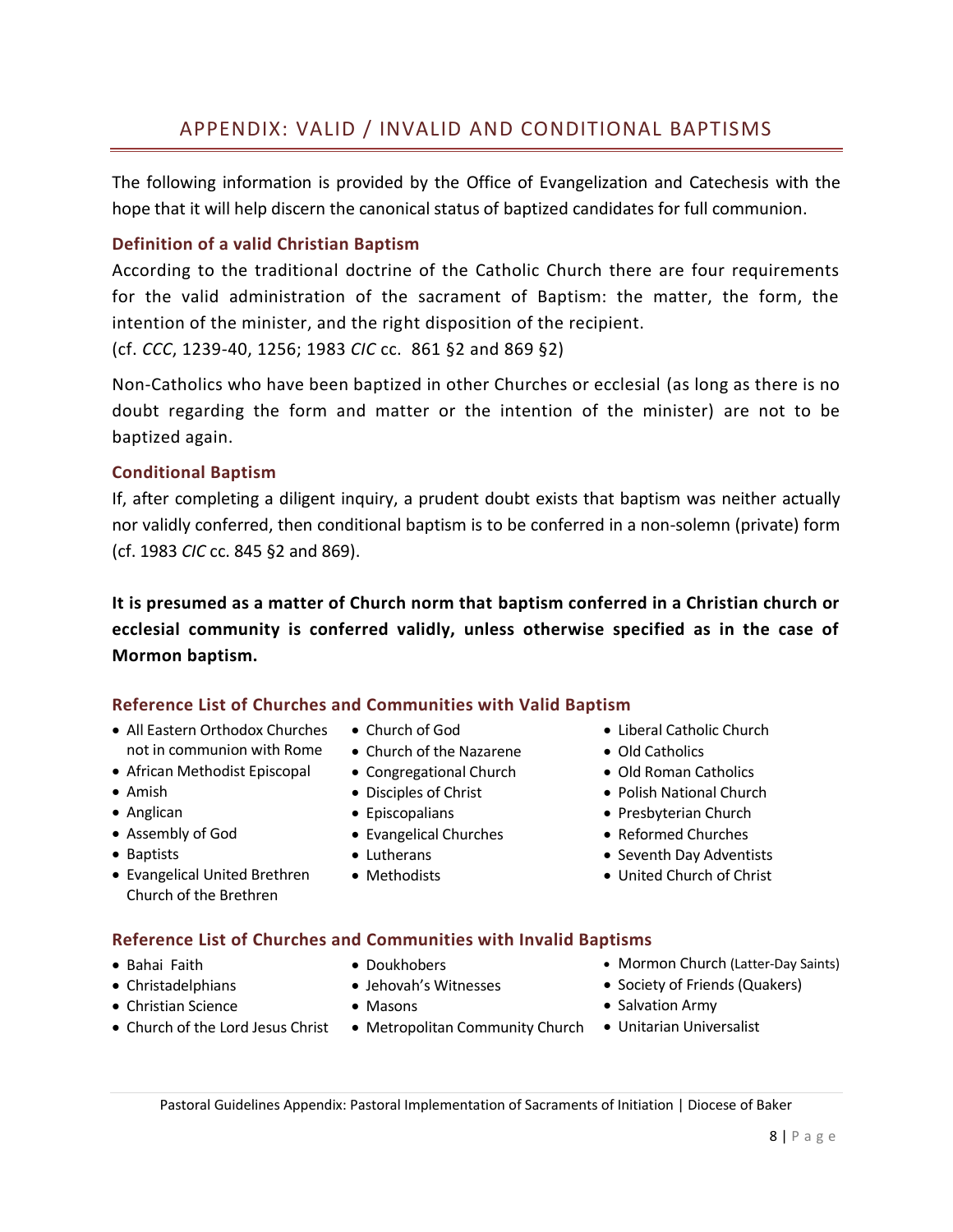Page intentionally left blank…